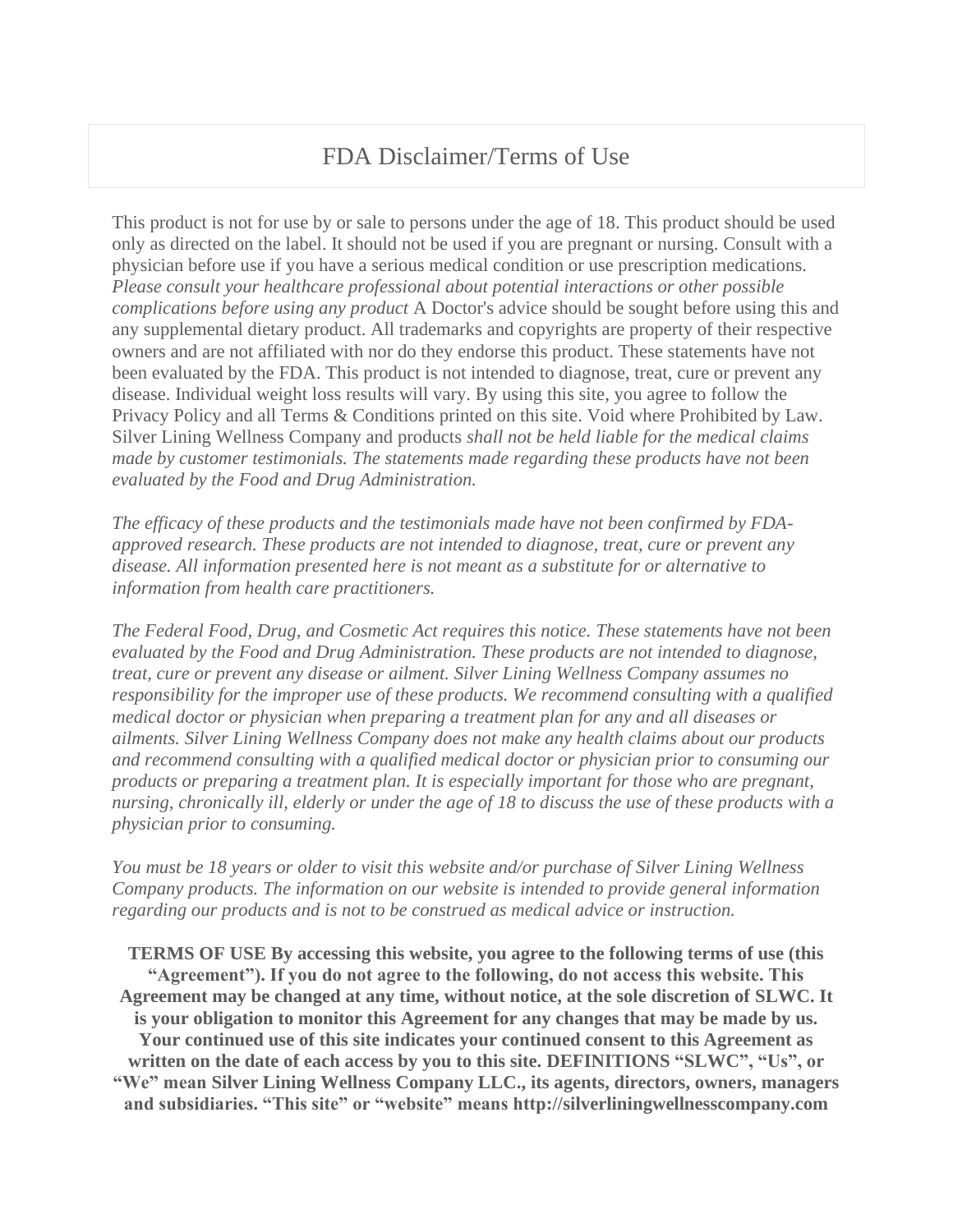**and its affiliated subpages. "You" or means you, your agents, your subsidiaries, and/or those acting under your direction or control. LEGAL RESTRICTIONS This site is for use by those aged 18 and over. Use by any other persons is prohibited. By using this site, you represent that you are at least the age of majority in your state or province of residence, or that you are the age of majority in your state or province of residence and you consent to any of your minor dependents using this site. You should learn about and understand the effects of CBD consumption, know your consumption limits, read and obey product warning labels, perform independent research about the risks and effects of consuming CBD, and avoid consuming CBD while operating a motor vehicle or performing any activity that requires sound judgment or full use of physical faculties. Consuming CBD, including hemp, could result in a positive drug test even if the CBD contains no or limited** 

**THC.**

**Please read these Terms of Service carefully before accessing or using our website. By accessing or using any part of the site, you agree to be bound by these Terms of Service. If you do not agree to all the terms and conditions of this agreement, then you may not access the website or use any services. If these Terms of Service are considered an offer, acceptance is expressly limited to these Terms of Service.**

#### **OVERVIEW**

This website is operated by Silver Lining Wellness Company LLC. Throughout the site, the terms "we", "us", and "our" refer to Silver Lining Wellness Company LLC. Silver Lining Wellness Company LLC offers this website, including all information, tools and services available from this site to you, the user, conditioned upon your acceptance of all terms, conditions, policies and notices stated here.

By visiting our site and/ or purchasing something from us, you engage in our "Service" and agree to be bound by the following terms and conditions ("Terms of Service", "Terms"). These Terms of Service apply to all users of the site, including without limitation users who are browsers, vendors, customers, merchants, and/or contributors of content.

Any new features or tools which are added to the current store shall also be subject to the Terms of Service. You can review the most current version of the Terms of Service at any time on this page. We reserve the right to update, change or replace any part of these Terms of Service by posting updates and/or changes to our website. It is your responsibility to check this page periodically for changes. Your continued use of or access to the website following the posting of any changes constitutes acceptance of those changes.

Our store is hosted on Wix.com, Inc. They provide us with the online e-commerce platform that allows us to sell our products and services to you.

#### **SECTION 1 - ONLINE STORE TERMS**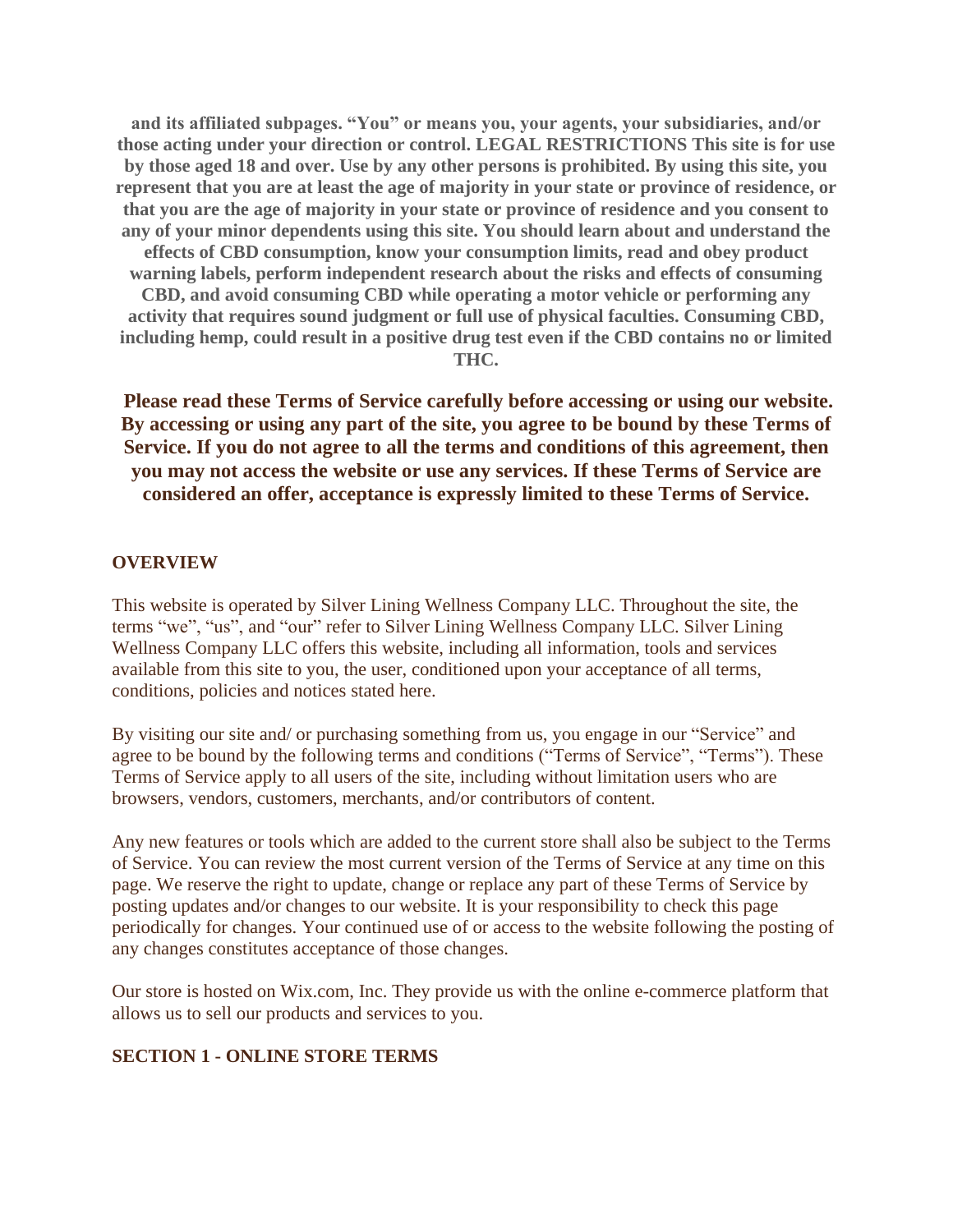By agreeing to these Terms of Service, you represent that you are at least the age of majority in your state or province of residence, or that you are the age of majority in your state or province of residence and you have given us your consent to allow any of your minor dependents to use this site.

You may not use our products for any illegal or unauthorized purpose nor may you, in the use of the Service, violate any laws in your jurisdiction (including but not limited to copyright laws).

You must not transmit any worms or viruses or any code of a destructive nature.

A breach or violation of any of the Terms will result in an immediate termination of your **Services** 

## **SECTION 2 - GENERAL CONDITIONS**

We reserve the right to refuse service to anyone for any reason at any time.

You understand that your content (not including credit card information), may be transferred unencrypted and involve (a) transmissions over various networks; and (b) changes to conform and adapt to technical requirements of connecting networks or devices. Credit card information is always encrypted during transfer over networks.

You agree not to reproduce, duplicate, copy, sell, resell or exploit any portion of the Service, use of the Service, or access to the Service or any contact on the website through which the service is provided, without express written permission by us.

The headings used in this agreement are included for convenience only and will not limit or otherwise affect these Terms.

## **SECTION 3 - ACCURACY, COMPLETENESS AND TIMELINESS OF INFORMATION**

We are not responsible if information made available on this site is not accurate, complete or current. The material on this site is provided for general information only and should not be relied upon or used as the sole basis for making decisions without consulting primary, more accurate, more complete or more timely sources of information. Any reliance on the material on this site is at your own risk.

This site may contain certain historical information. Historical information, necessarily, is not current and is provided for your reference only. We reserve the right to modify the contents of this site at any time, but we have no obligation to update any information on our site. You agree that it is your responsibility to monitor changes to our site.

## **SECTION 4 - MODIFICATIONS TO THE SERVICE AND PRICES**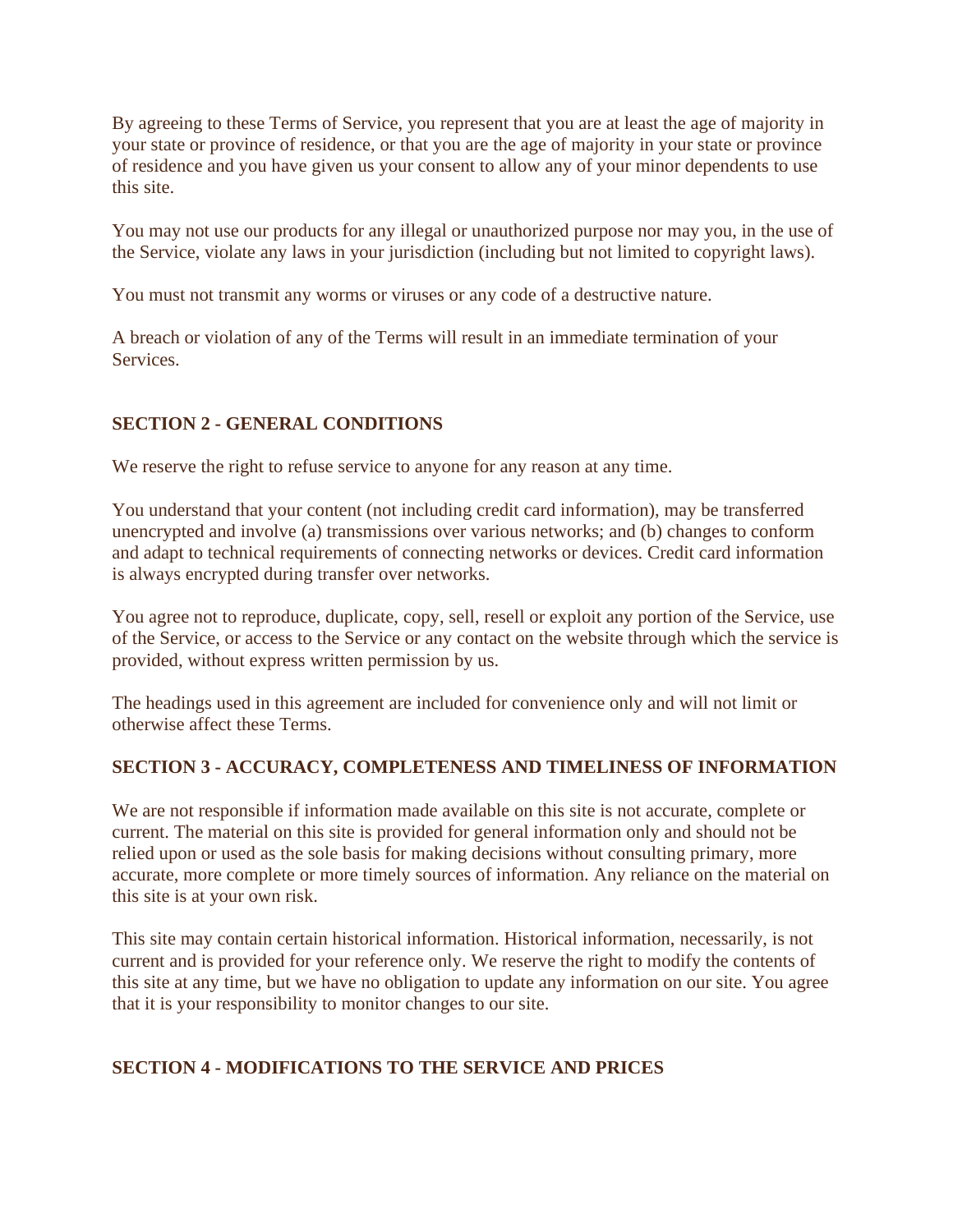Prices for our products are subject to change without notice.

We reserve the right at any time to modify or discontinue the Service (or any part or content thereof) without notice at any time.

We shall not be liable to you or to any third-party for any modification, price change, suspension or discontinuance of the Service.

## **SECTION 5 - PRODUCTS OR SERVICES (if applicable)**

Certain products or services may be available exclusively online through the website. These products or services may have limited quantities and are subject to return or exchange only according to our Return Policy.

We have made every effort to display as accurately as possible the colors and images of our products that appear at the store. We cannot guarantee that your computer monitor's display of any color will be accurate.

We reserve the right, but are not obligated, to limit the sales of our products or Services to any person, geographic region or jurisdiction. We may exercise this right on a case-by-case basis. We reserve the right to limit the quantities of any products or services that we offer. All descriptions of products or product pricing are subject to change at any time without notice, at the sole discretion of us. We reserve the right to discontinue any product at any time. Any offer for any product or service made on this site is void where prohibited.

We do not warrant that the quality of any products, services, information, or other material purchased or obtained by you will meet your expectations, or that any errors in the Service will be corrected.

## **SECTION 6 - ACCURACY OF BILLING AND ACCOUNT INFORMATION**

We reserve the right to refuse any order you place with us. We may, in our sole discretion, limit or cancel quantities purchased per person, per household or per order. These restrictions may include orders placed by or under the same customer account, the same credit card, and/or orders that use the same billing and/or shipping address. In the event that we make a change to or cancel an order, we may attempt to notify you by contacting the e-mail and/or billing address/phone number provided at the time the order was made. We reserve the right to limit or prohibit orders that, in our sole judgment, appear to be placed by dealers, resellers or distributors.

You agree to provide current, complete and accurate purchase and account information for all purchases made at our store. You agree to promptly update your account and other information, including your email address and credit card numbers and expiration dates, so that we can complete your transactions and contact you as needed.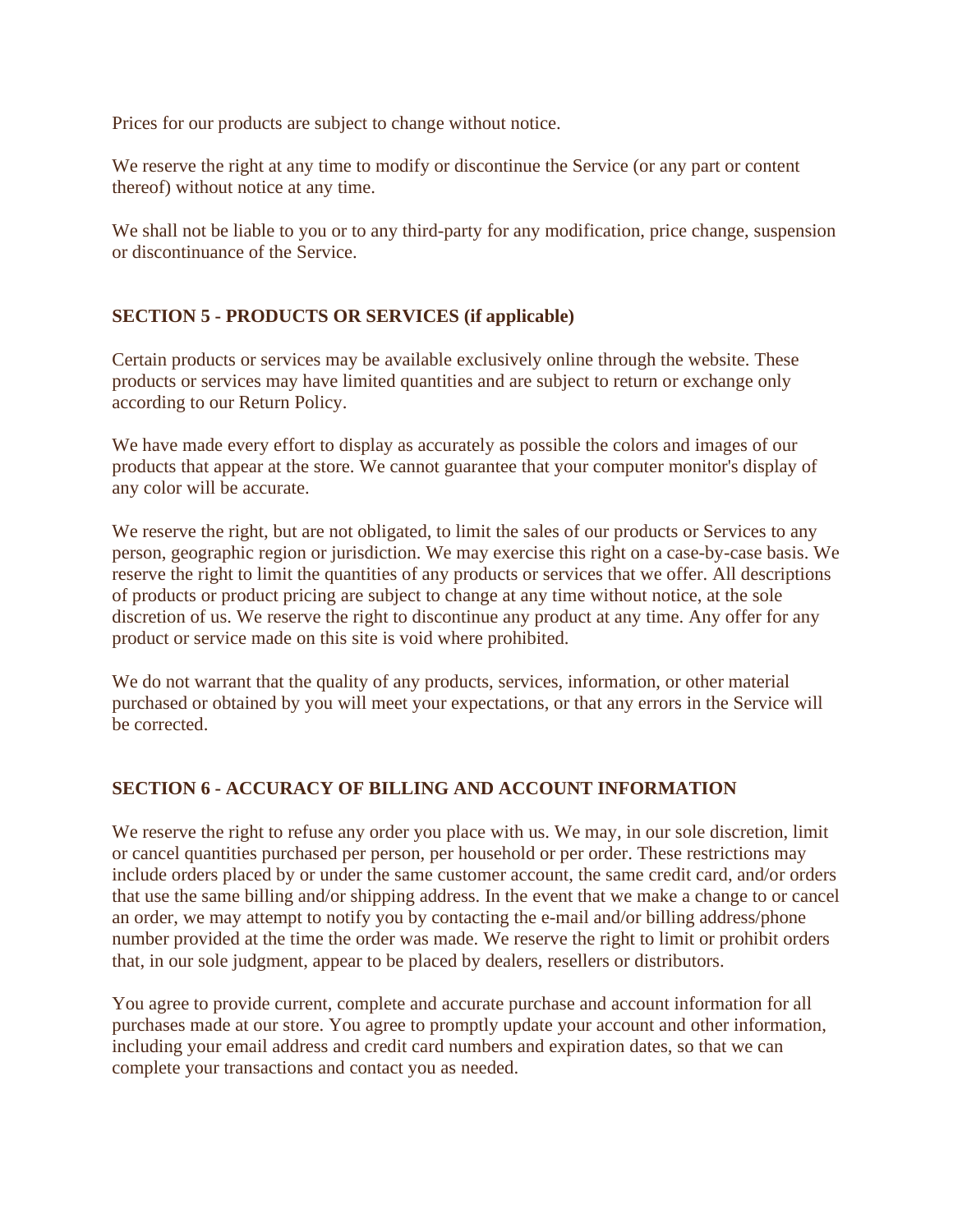#### For more detail, please review our Returns & [Exchanges](https://www.silverliningwellnesscompany.com/) Policy.

## **SECTION 7 - OPTIONAL TOOLS**

We may provide you with access to third-party tools over which we neither monitor nor have any control nor input.

You acknowledge and agree that we provide access to such tools" as is" and "as available" without any warranties, representations or conditions of any kind and without any endorsement. We shall have no liability whatsoever arising from or relating to your use of optional third-party tools.

Any use by you of optional tools offered through the site is entirely at your own risk and discretion and you should ensure that you are familiar with and approve of the terms on which tools are provided by the relevant third-party provider(s).

We may also, in the future, offer new services and/or features through the website (including, the release of new tools and resources). Such new features and/or services shall also be subject to these Terms of Service.

## **SECTION 8 - THIRD-PARTY LINKS**

Certain content, products and services available via our Service may include materials from third-parties.

Third-party links on this site may direct you to third-party websites that are not affiliated with us. We are not responsible for examining or evaluating the content or accuracy and we do not warrant and will not have any liability or responsibility for any third-party materials or websites, or for any other materials, products, or services of third-parties.

We are not liable for any harm or damages related to the purchase or use of goods, services, resources, content, or any other transactions made in connection with any third-party websites. Please review carefully the third-party's policies and practices and make sure you understand them before you engage in any transaction. Complaints, claims, concerns, or questions regarding third-party products should be directed to the third-party.

## **SECTION 9 - USER COMMENTS, FEEDBACK AND OTHER SUBMISSIONS**

If, at our request, you send certain specific submissions (for example contest entries) or without a request from us you send creative ideas, suggestions, proposals, plans, or other materials, whether online, by email, by postal mail, or otherwise (collectively, 'comments'), you agree that we may, at any time, without restriction, edit, copy, publish, distribute, translate and otherwise use in any medium any comments that you forward to us. We are and shall be under no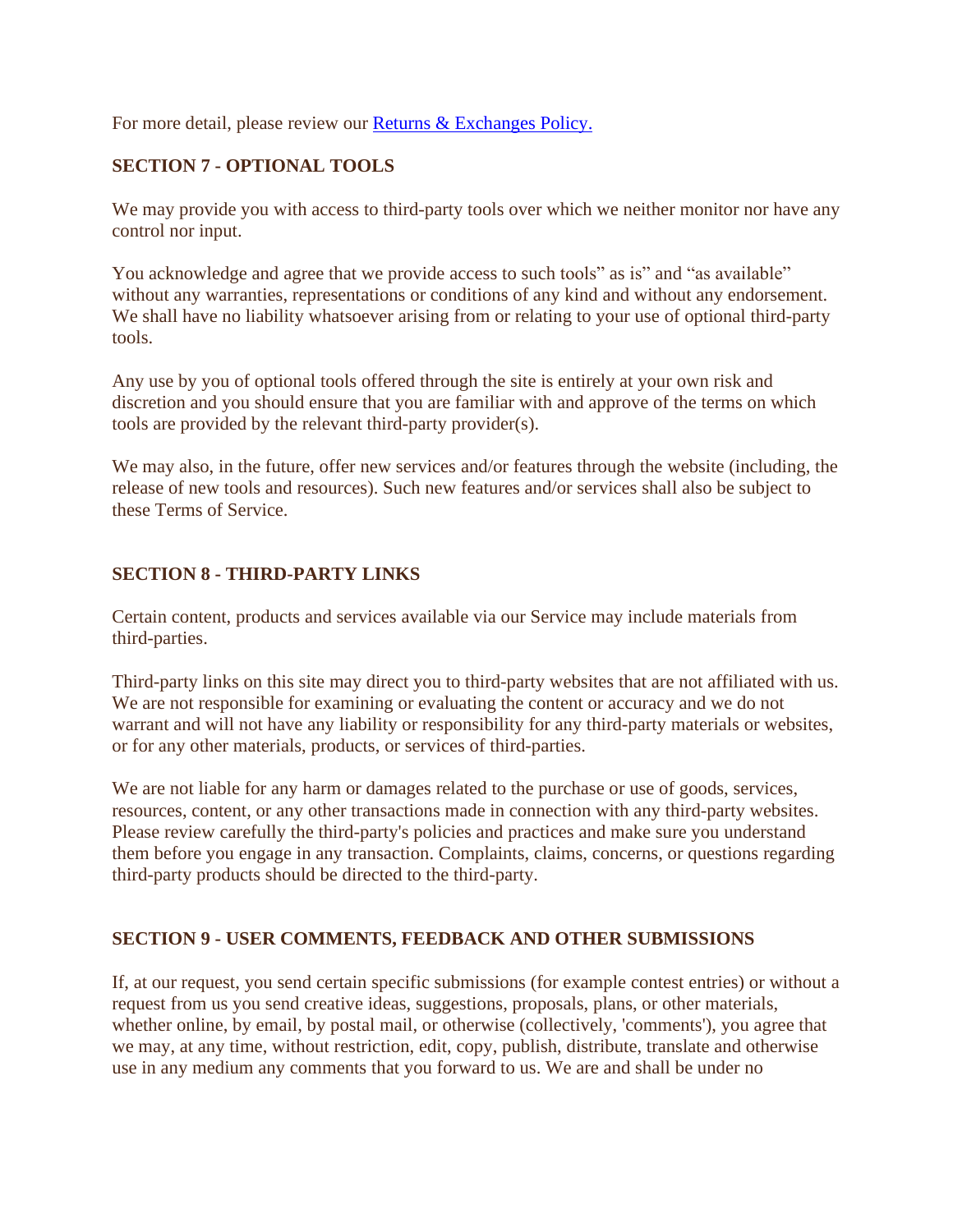obligation (1) to maintain any comments in confidence; (2) to pay compensation for any comments; or (3) to respond to any comments.

We may, but have no obligation to, monitor, edit or remove content that we determine in our sole discretion are unlawful, offensive, threatening, libelous, defamatory, pornographic, obscene or otherwise objectionable or violates any party's intellectual property or these Terms of Service.

You agree that your comments will not violate any right of any third-party, including copyright, trademark, privacy, personality or other personal or proprietary right. You further agree that your comments will not contain libelous or otherwise unlawful, abusive or obscene material, or contain any computer virus or other malware that could in any way affect the operation of the Service or any related website. You may not use a false e-mail address, pretend to be someone other than yourself, or otherwise mislead us or third-parties as to the origin of any comments. You are solely responsible for any comments you make and their accuracy. We take no responsibility and assume no liability for any comments posted by you or any third-party.

## **SECTION 10 - PERSONAL INFORMATION**

Your submission of personal information through the store is governed by our Privacy Policy.

## **SECTION 11 - ERRORS, INACCURACIES AND OMISSIONS**

Occasionally there may be information on our site or in the Service that contains typographical errors, inaccuracies or omissions that may relate to product descriptions, pricing, promotions, offers, product shipping charges, transit times and availability. We reserve the right to correct any errors, inaccuracies or omissions, and to change or update information or cancel orders if any information in the Service or on any related website is inaccurate at any time without prior notice (including after you have submitted your order).

We undertake no obligation to update, amend or clarify information in the Service or on any related website, including without limitation, pricing information, except as required by law. No specified update or refresh date applied in the Service or on any related website, should be taken to indicate that all information in the Service or on any related website has been modified or updated.

## **SECTION 12 - PROHIBITED USES**

In addition to other prohibitions as set forth in the Terms of Service, you are prohibited from using the site or its content: (a) for any unlawful purpose; (b) to solicit others to perform or participate in any unlawful acts; (c) to violate any international, federal, provincial or state regulations, rules, laws, or local ordinances; (d) to infringe upon or violate our intellectual property rights or the intellectual property rights of others; (e) to harass, abuse, insult, harm, defame, slander, disparage, intimidate, or discriminate based on gender, sexual orientation, religion, ethnicity, race, age, national origin, or disability; (f) to submit false or misleading information; (g) to upload or transmit viruses or any other type of malicious code that will or may be used in any way that will affect the functionality or operation of the Service or of any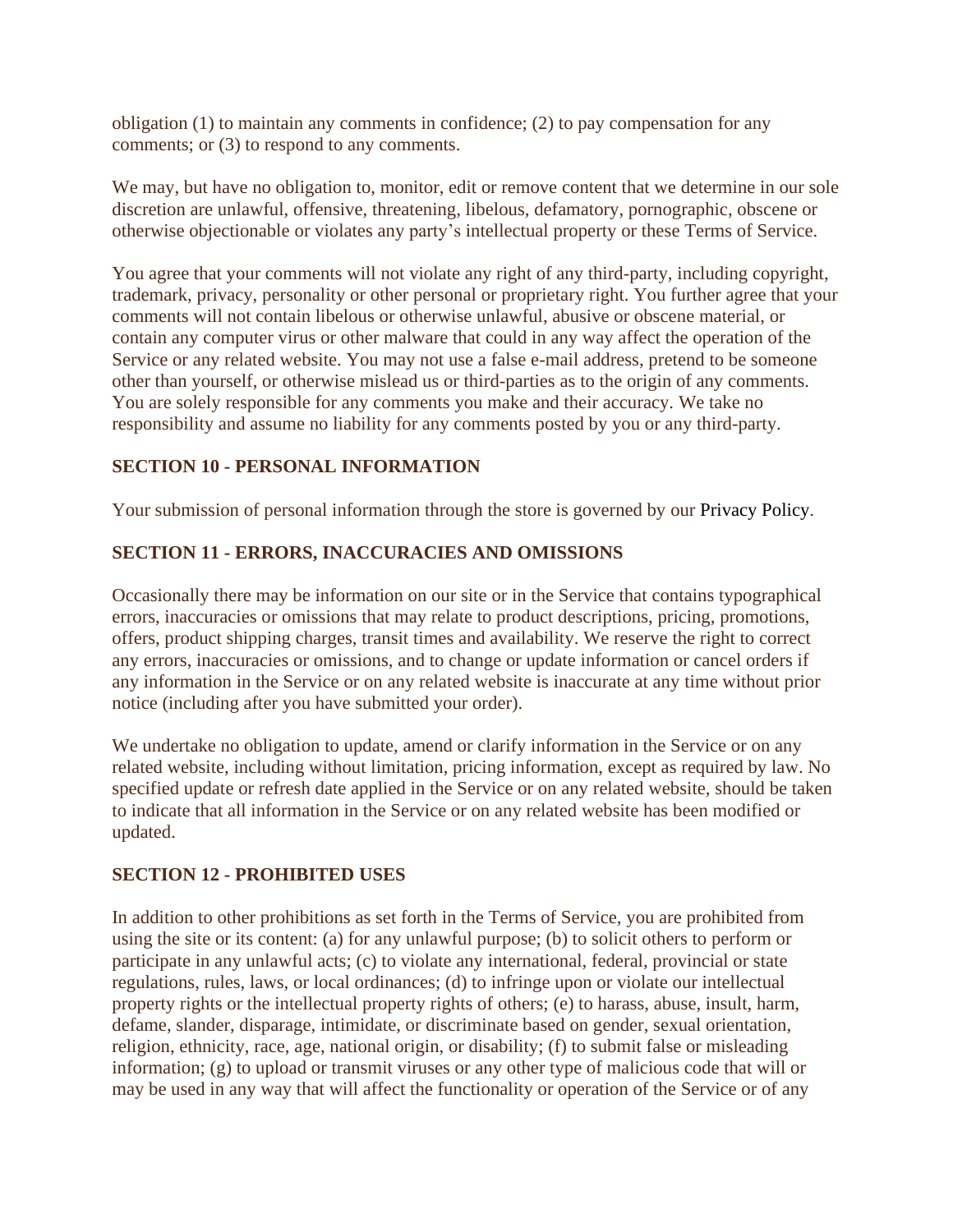related website, other websites, or the Internet; (h) to collect or track the personal information of others; (i) to spam, phish, pharm, pretext, spider, crawl, or scrape; (j) for any obscene or immoral purpose; or (k) to interfere with or circumvent the security features of the Service or any related website, other websites, or the Internet. We reserve the right to terminate your use of the Service or any related website for violating any of the prohibited uses.

#### **SECTION 13 - DISCLAIMER OF WARRANTIES; LIMITATION OF LIABILITY**

We do not guarantee, represent or warrant that your use of our service will be uninterrupted, timely, secure or error-free.

We do not warrant that the results that may be obtained from the use of the service will be accurate or reliable.

You agree that from time to time we may remove the service for indefinite periods of time or cancel the service at any time, without notice to you.

You expressly agree that your use of, or inability to use, the service is at your sole risk. The service and all products and services delivered to you through the service are (except as expressly stated by us) provided 'as is' and 'as available' for your use, without any representation, warranties or conditions of any kind, either express or implied, including all implied warranties or conditions of merchantability, merchantable quality, fitness for a particular purpose, durability, title, and non-infringement.

In no case shall Silver Lining Wellness Company LLC, our directors, officers, employees, affiliates, agents, contractors, interns, suppliers, service providers or licensors be liable for any injury, loss, claim, or any direct, indirect, incidental, punitive, special, or consequential damages of any kind, including, without limitation lost profits, lost revenue, lost savings, loss of data, replacement costs, or any similar damages, whether based in contract, tort (including negligence), strict liability or otherwise, arising from your use of any of the service or any products procured using the service, or for any other claim related in any way to your use of the service or any product, including, but not limited to, any errors or omissions in any content, or any loss or damage of any kind incurred as a result of the use of the service or any content (or product) posted, transmitted, or otherwise made available via the service, even if advised of their possibility. Because some states or jurisdictions do not allow the exclusion or the limitation of liability for consequential or incidental damages, in such states or jurisdictions, our liability shall be limited to the maximum extent permitted by law.

## **SECTION 14 - INDEMNIFICATION**

You agree to indemnify, defend and hold harmless Silver Lining Wellness Company LLC and our parent, subsidiaries, affiliates, partners, officers, directors, agents, contractors, licensors, service providers, subcontractors, suppliers, interns and employees, harmless from any claim or demand, including reasonable attorneys' fees, made by any third-party due to or arising out of your breach of these Terms of Service or the documents they incorporate by reference, or your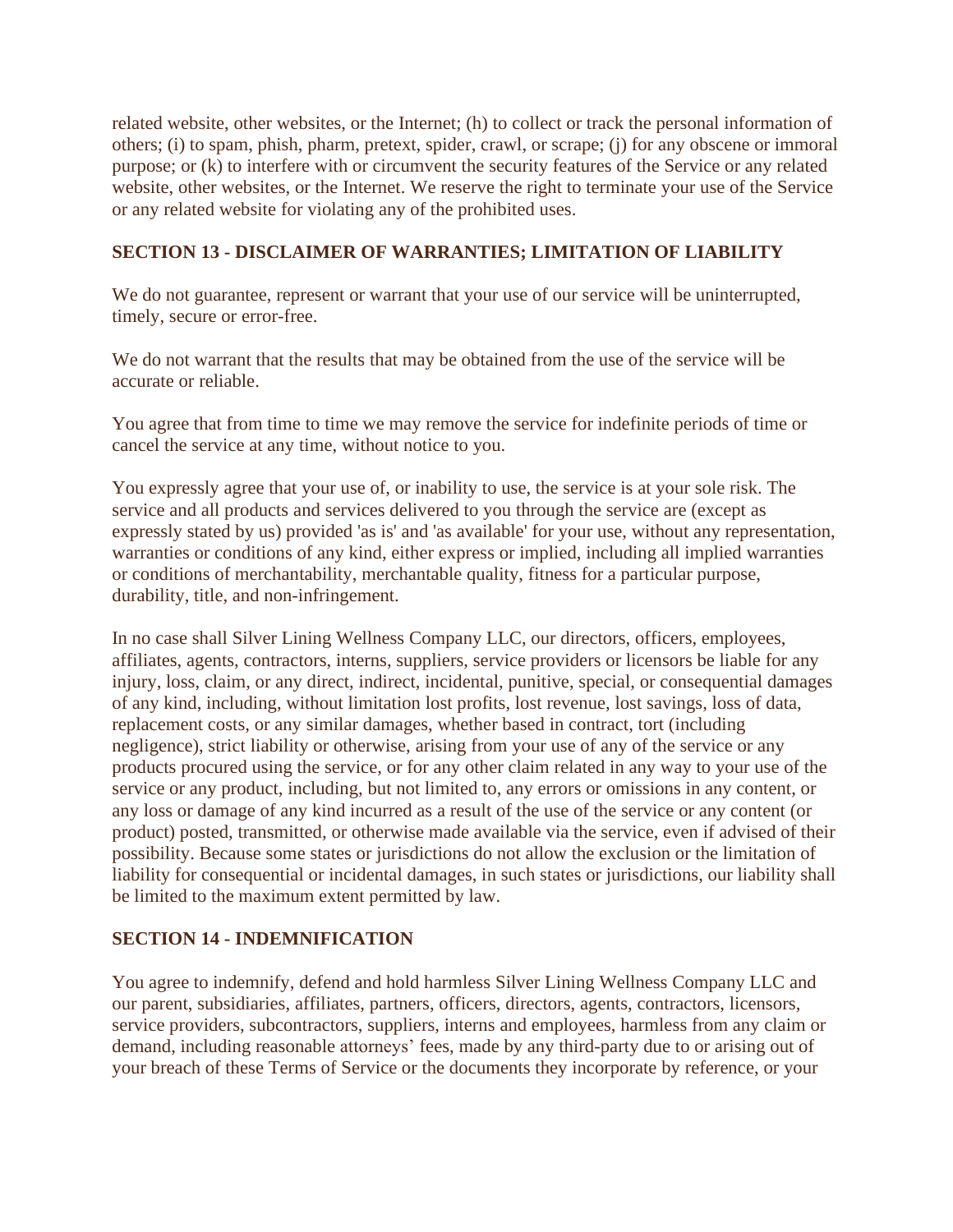violation of any law or the rights of a third-party.

#### **SECTION 15 - SEVERABILITY**

In the event that any provision of these Terms of Service is determined to be unlawful, void or unenforceable, such provision shall nonetheless be enforceable to the fullest extent permitted by applicable law, and the unenforceable portion shall be deemed to be severed from these Terms of Service, such determination shall not affect the validity and enforceability of any other remaining provisions.

#### **SECTION 16 - TERMINATION**

The obligations and liabilities of the parties incurred prior to the termination date shall survive the termination of this agreement for all purposes.

These Terms of Service are effective unless and until terminated by either you or us. You may terminate these Terms of Service at any time by notifying us that you no longer wish to use our Services, or when you cease using our site.

If in our sole judgment you fail, or we suspect that you have failed, to comply with any term or provision of these Terms of Service, we also may terminate this agreement at any time without notice and you will remain liable for all amounts due up to and including the date of termination; and/or accordingly may deny you access to our Services (or any part thereof).

#### **SECTION 17 - ENTIRE AGREEMENT**

The failure of us to exercise or enforce any right or provision of these Terms of Service shall not constitute a waiver of such right or provision.

These Terms of Service and any policies or operating rules posted by us on this site or in respect to The Service constitutes the entire agreement and understanding between you and us and govern your use of the Service, superseding any prior or contemporaneous agreements, communications and proposals, whether oral or written, between you and us (including, but not limited to, any prior versions of the Terms of Service).

Any ambiguities in the interpretation of these Terms of Service shall not be construed against the drafting party.

#### **SECTION 18 - GOVERNING LAW**

These Terms of Service and any separate agreements whereby we provide you Services shall be governed by and construed in accordance with the laws of Ascension Parish, Louisiana, United States.

## **SECTION 19 - CHANGES TO TERMS OF SERVICE**